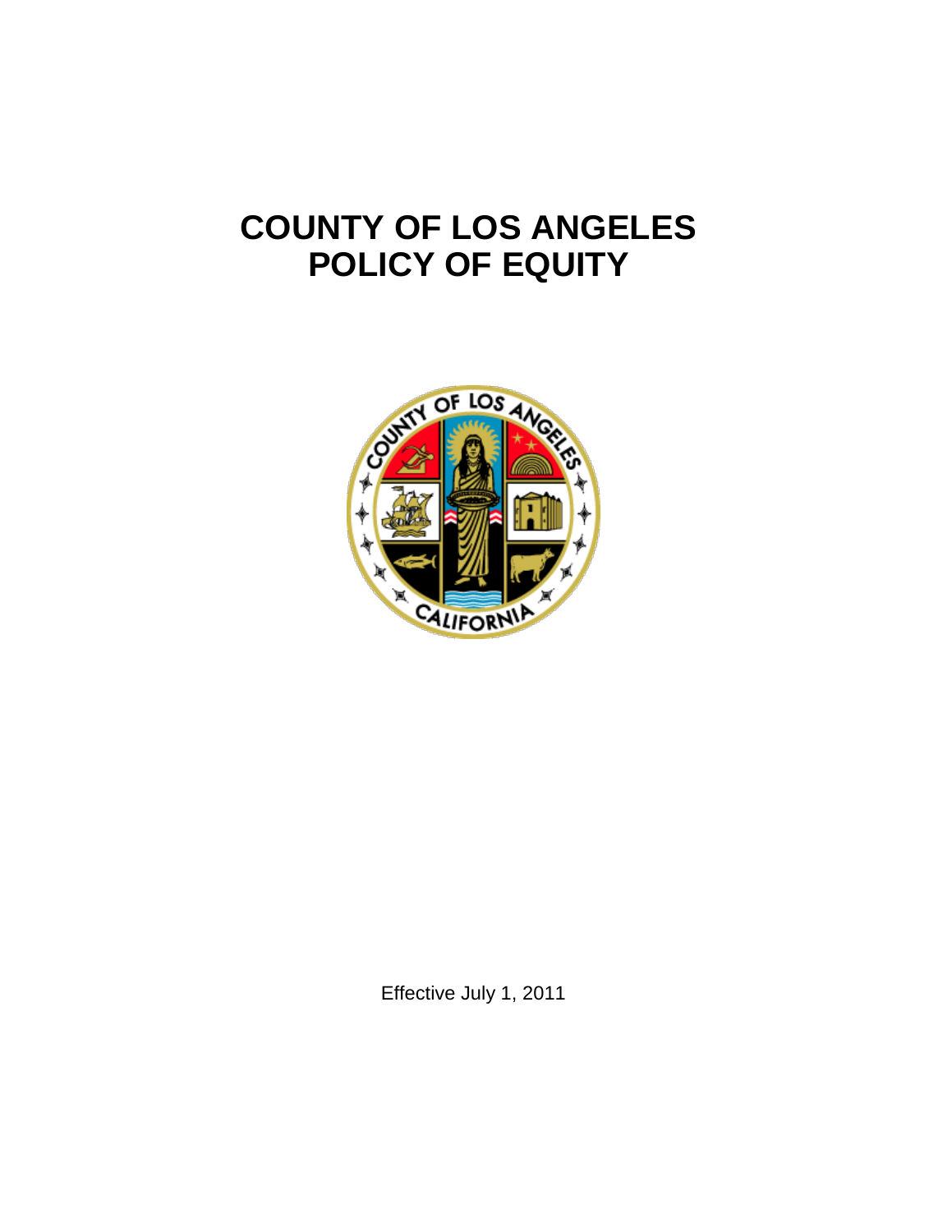#### THE POLICY

All Los Angeles County (County) employees are required to conduct themselves in accordance with the entirety of this County Policy of Equity (Policy), and all applicable local, county, state, and federal laws.

#### PURPOSE

This Policy is intended to preserve the dignity and professionalism of the workplace as well as protect the right of employees to be free from discrimination, unlawful harassment, retaliation and inappropriate conduct toward others based on a protected status. Discrimination, unlawful harassment, retaliation and inappropriate conduct toward others based on a protected status, are contrary to the values of the County. The County will not tolerate unlawful discrimination on the basis of sex, race, color, ancestry, religion, national origin, ethnicity, age (40 and over), disability, sexual orientation, marital status, medical condition or any other protected characteristic protected by state or federal employment law, nor will it tolerate unlawful harassment, or retaliation. As a preventive measure, the County also will not tolerate inappropriate conduct toward others based on a protected status even if the conduct does not meet the legal definition of discrimination or unlawful harassment. All County employees are responsible for conducting themselves in accordance with this Policy and its associated Procedures. Violation of the Policy and/or Procedures will lead to prompt and appropriate administrative action including, but not limited to, counseling, training, written warning, written reprimand, suspension, demotion, or discharge.

## COUNTY POLICY OF EQUITY PROHIBITED CONDUCT

Each County employee is responsible for understanding and abiding by these definitions of prohibited conduct as they may impact any administrative process/proceeding for potential violations of this Policy and/or associated Procedures.

## COUNTY POLICY OF EQUITY DISCRIMINATION

Discrimination is the disparate or adverse treatment of an individual based on or because of that individual's sex, race, color, ancestry, religion, national origin, ethnicity, age (40 and over), disability, sexual orientation, marital status, medical condition or any other protected characteristic protected by state or federal employment law.

## COUNTY POLICY OF EQUITY SEXUAL HARASSMENT

Sexual harassment includes unwelcome sexual advances, requests for sexual favors, and other verbal, visual or physical conduct of a sexual nature which meets any one of the following three criteria:

• Submission to such conduct is made either explicitly or implicitly a term or condition of an individual's employment;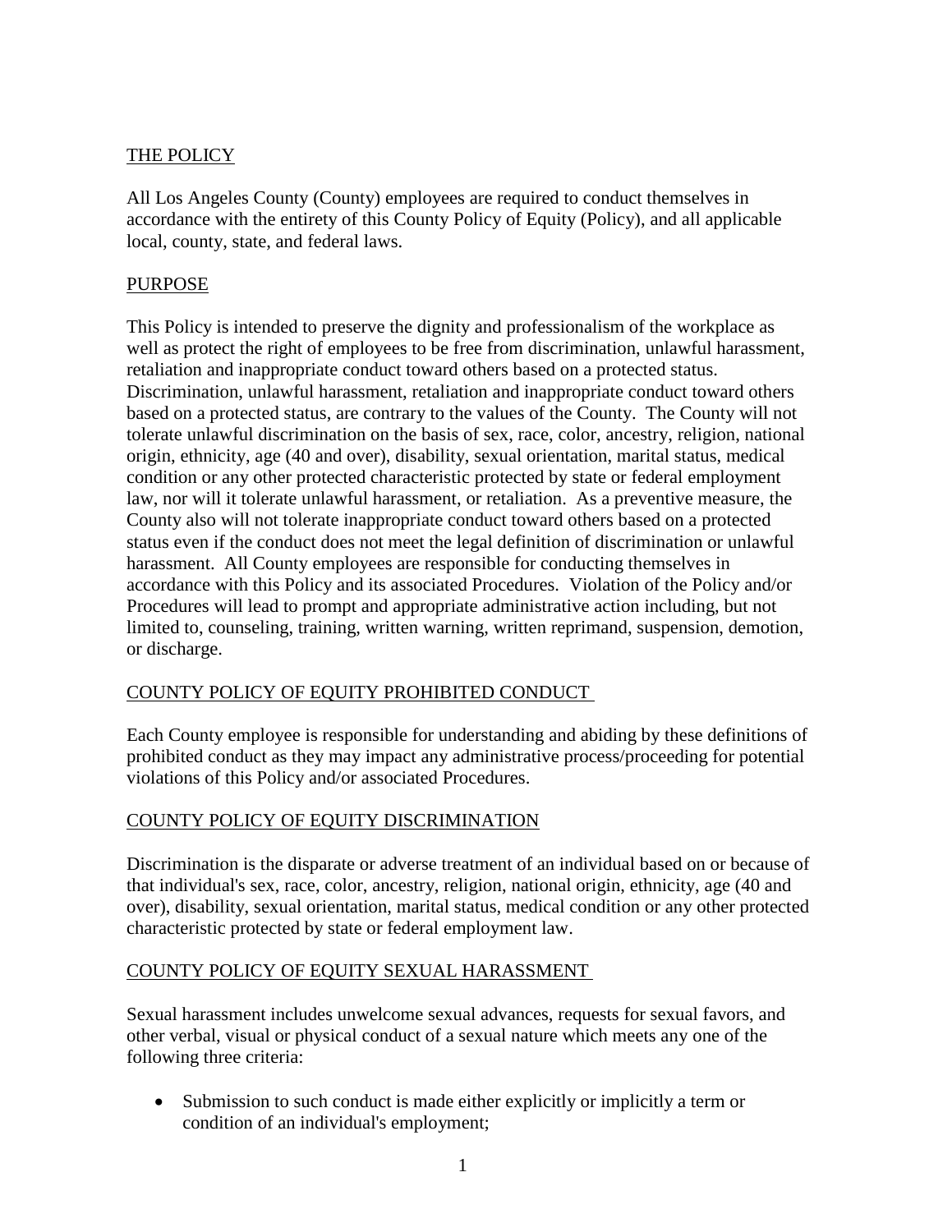- Submission to or rejection of such conduct by an individual is used as the basis for employment decisions affecting such individual; or
- Such conduct has the purpose or effect of unreasonably interfering with the individual's employment or creating an intimidating, hostile, offensive, or abusive working environment.

# COUNTY POLICY OF EQUITY UNLAWFUL HARASSMENT (OTHER THAN SEXUAL)

Unlawful harassment of an individual because of the individual's race, color, ancestry, religion, national origin, ethnicity, age (40 and over), disability, sexual orientation, marital status, medical condition or any other protected characteristic protected by state or federal employment law is also discrimination and prohibited. Unlawful harassment is conduct which has the purpose or effect of unreasonably interfering with an individual's work performance or creating an intimidating, hostile, offensive, or abusive work environment.

# COUNTY POLICY OF EQUITY THIRD-PERSON HARASSMENT

Third-person unlawful harassment is indirect harassment of a bystander, even if the person engaging in the conduct is unaware of the presence of the bystander. When an individual engages in harassing behavior, he or she assumes the risk that someone may pass by or otherwise witness the behavior. The County considers this to be the same as directing the harassment toward that individual.

## COUNTY POLICY OF EQUITY INAPPROPRIATE CONDUCT TOWARD OTHERS

Inappropriate conduct toward others is any physical, verbal, or visual conduct based on or because of sex, race, color, ancestry, religion, national origin, ethnicity, age (40 and over), disability, sexual orientation, marital status, medical condition or any other protected characteristic protected by state or federal employment law when such conduct reasonably would be considered inappropriate for the workplace.

This provision is intended to stop inappropriate conduct based on a protected status before it becomes discrimination or unlawful harassment. As such, the conduct need not meet legally actionable state and/or federal standards of severe or pervasive to violate this Policy. An isolated derogatory comment, joke, racial slur, sexual innuendo, etc., **may** constitute conduct that violates this policy and is grounds for discipline. Similarly, the conduct need not be unwelcome to the party against whom it is directed; if the conduct reasonably would be considered inappropriate by the County for the workplace, it **may** violate this Policy.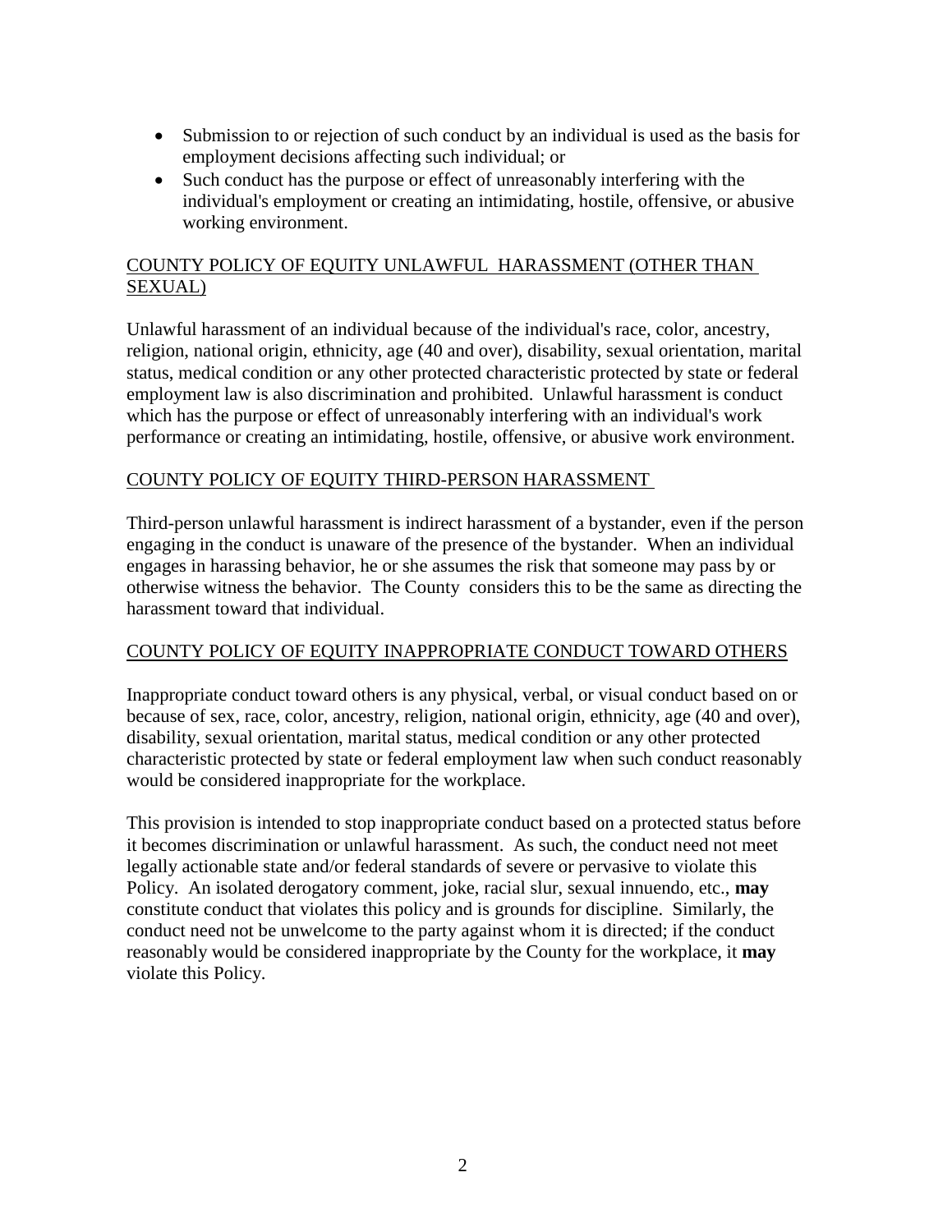# COUNTY POLICY OF EQUITY RETALIATION

Retaliation for the purposes of this Policy is an adverse employment action against another for reporting a protected incident or filing a complaint of conduct that violates this Policy or the law or participating in an investigation, administrative proceeding or otherwise exercising their rights or performing their duties under this Policy or the law.

## COUNTY POLICY OF EQUITY EXAMPLES OF CONDUCT THAT MAY VIOLATE THIS POLICY AND SCOPE OF COVERAGE

#### **Depending on the facts and circumstances, the following are examples of conduct that may violate this Policy:**

- Posting, sending, forwarding, soliciting or displaying in the workplace any materials, documents or images that are, including but not limited to, sexually suggestive, racist, "hate-site" related, letters, notes, invitations, cartoons, posters, facsimiles, electronic mail or web links;
- Verbal conduct such as whistling and cat calls, using or making lewd or derogatory noises or making graphic comments about another's body, or participating in explicit discussions about sexual experiences and/or desires;
- Verbal conduct such as using sexually, racially or ethnically degrading words or names, using or making racial or ethnic epithets, slurs, or jokes;
- Verbal conduct such as comments or gestures about a person's physical appearance which have a racial, sexual, disability-related, religious, age or ethnic connotation or derogatory comments about religious differences and practices;
- Physical conduct such as touching, pinching, massaging, hugging, kissing, rubbing the body or making sexual gestures;
- Visual conduct such as staring, leering, displaying or circulating sexually suggestive objects, pictures, posters, photographs, cartoons, calendars, drawings, magazines, computer images or graphics;
- Sexual advances or propositions, including repeated requests for a date;
- Adverse employment actions like discharge and/or demotion, this list is not exhaustive.

## SCOPE OF COVERAGE

County Workforce: For purposes of this Policy, County Workforce includes but is not limited to County employees, applicants for employment, all volunteers, and outside vendors.

Location: This Policy prohibits discrimination, unlawful harassment, retaliation, and inappropriate conduct toward others based on a protected status in the workplace or in other work-related settings such as off site work-related events (e.g., retirement parties) with a nexus to the workplace.

Communication System/Equipment: This Policy also applies to the use of any communication system or equipment in the workplace, including but not limited to,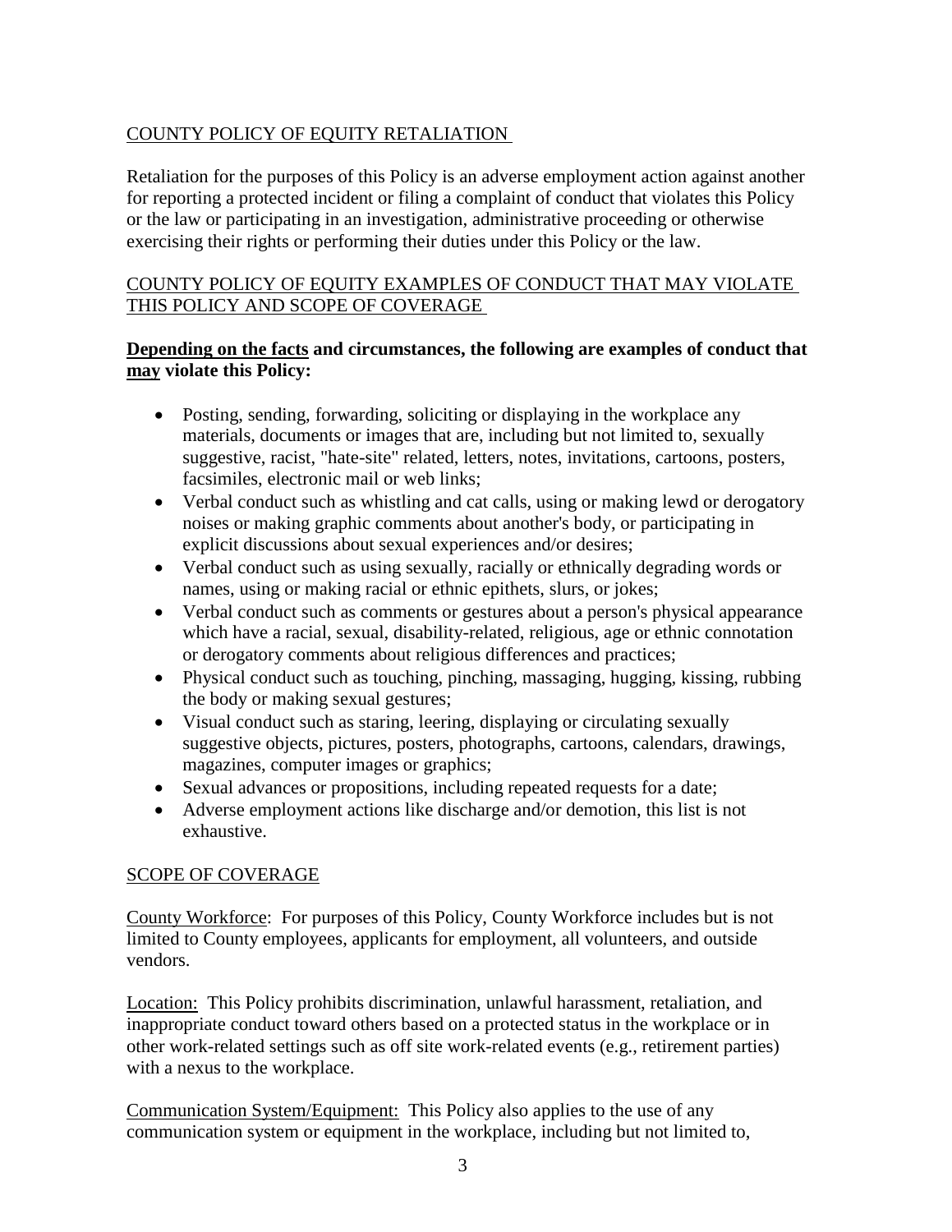electronic mail, internet, intranet, telephone lines, computers, facsimile machines, voicemail, radio, cell phones, blackberries and mobile digital terminals. Employees may be disciplined in accordance with this Policy for using any communication system or equipment to deliver, display, store, forward, publish, circulate, or solicit material in violation of this Policy.

#### COUNTY POLICY OF EQUITY REPORTING VIOLATIONS OF THIS POLICY

Any County employee who believes he or she has been subjected to conduct that potentially violates this Policy is strongly encouraged to report the matter to any Department supervisor or manager or the County Intake Specialist Unit. The County Intake Specialist Unit may be reached by phone: **1-855-999-CEOP (2367)** or website: **[https://CEOP.bos.lacounty.gov](https://ceop.bos.lacounty.gov/)** and is located at: **Kenneth Hahn Hall of Administration, 500 West Temple Street, Room # B-26, Los Angeles, CA 90012**

Any non-supervisory County employee who believes he or she has knowledge of conduct that potentially violate this Policy is also strongly encouraged to report the matter.

Supervisors and managers have an affirmative duty to report potential violations of this Policy to the County Intake Specialist Unit. Supervisors and managers also have additional duties and responsibilities as detailed in the procedures associated with this Policy.

The County will promptly, fully and fairly investigate any reports/complaints and take appropriate corrective action.

County employees also may contact the California Department of Fair Employment and Housing by calling (800) 884-1684 or visiting their website at [www.dfeh.ca.gov;](http://www.dfeh.ca.gov/) and/or may contact the Federal Equal Employment Opportunity Commission by calling  $(213)$  894-1000 or  $(800)$  669-4000 or visiting their website at [www.eeoc.gov](http://www.eeoc.gov./).

## COUNTY POLICY OF EQUITY - DUTY TO COOPERATE

All County employees are responsible for cooperating fully in any administrative investigation related to this Policy in accordance with County PPG 910.

## COUNTY POLICY OF EQUITY NO RETALIATION

This Policy absolutely prohibits retaliation. No County employee will be subjected to an adverse employment action for: making a complaint of conduct that potentially violates this Policy , or cooperating in any administrative investigation or otherwise preventing prohibited practices under this Policy. The County will take corrective administrative action to prevent retaliation, including the imposition of appropriate discipline to any County employee who engages in retaliation.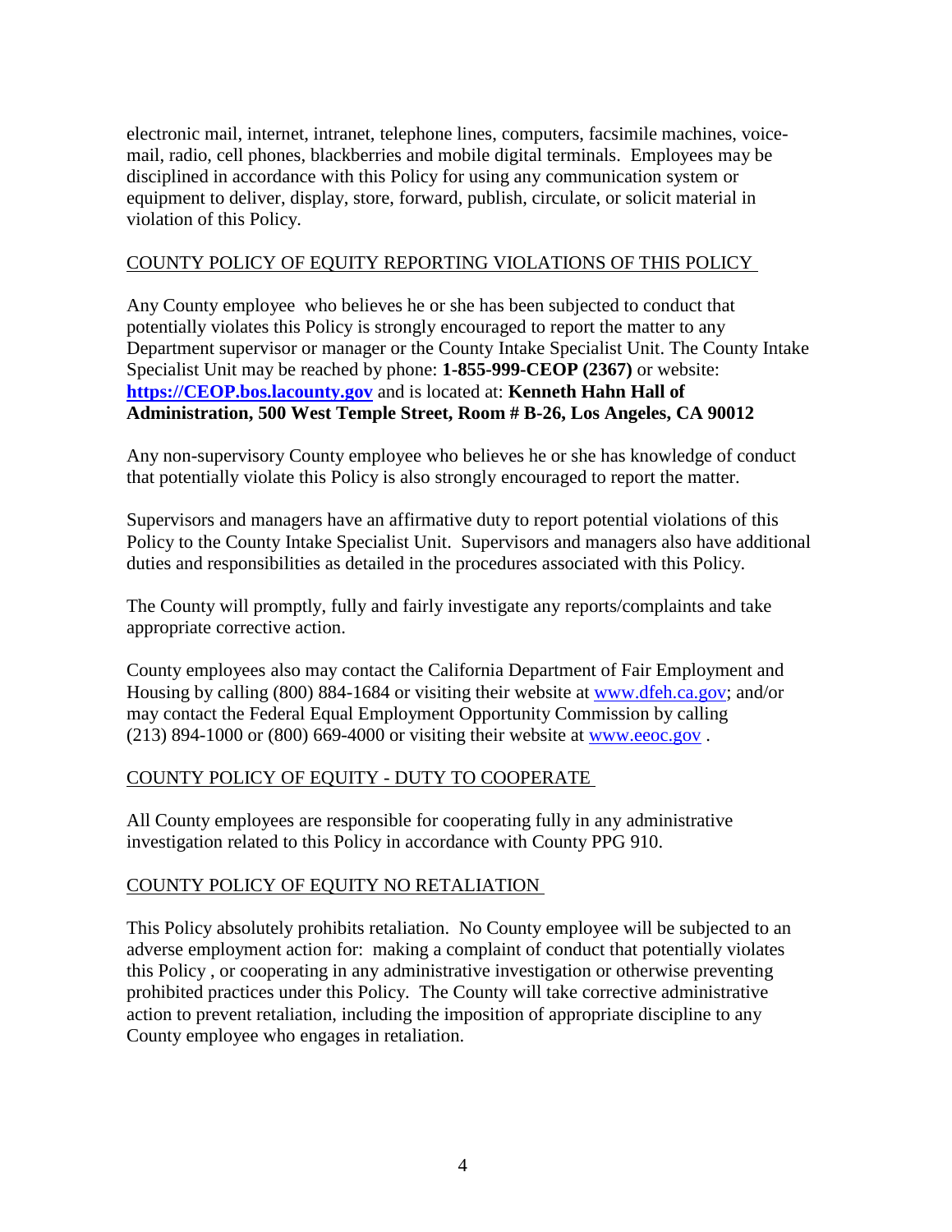## COUNTY POLICY OF EQUITY PROCEDURES

#### INTRODUCTION

All County employees are responsible for conducting themselves in accordance with the County Policy of Equity ("Policy") and these Procedures ("Procedures"). The Policy and Procedures are the internal controlling authority for all County administrative equity matters. Violation of the Policy or Procedures will lead to prompt and appropriate administrative action including, but not limited to, counseling, training, written reprimand, suspension, demotion, and/or discharge.

Any County employee who believes he or she has been subjected to a potential violation of the Policy is strongly encouraged to report the matter.

Any non-supervisory County employee who has knowledge of a potential violation of the Policy is also strongly encouraged to report the matter.

Supervisors and managers have an affirmative duty to report potential violations of the Policy. Supervisors and managers also have an affirmative duty to take all reasonable steps to prevent and stop (through prompt and appropriate administrative action) County Policy of Equity discrimination, unlawful harassment, retaliation and inappropriate conduct toward others based on a protected status from occurring in the workplace.

The County will promptly, fully and fairly investigate all reports/complaints of potential violations of the Policy and will take prompt and appropriate administrative action. County employees shall cooperate fully in any administrative investigation related to the Policy.

#### COUNTY POLICY OF EQUITY PROCEDURES DUTIES OF SUPERVISORS AND MANAGERS

Under these Procedures, supervisors and managers have an affirmative duty to perform certain duties as enumerated below.

Supervisors and managers, for purposes of the Policy include: any employee regardless of job description or title, having authority, in the interest of the employer, to hire, transfer, suspend, layoff, recall, promote, discharge, assign, reward, or discipline other employees, or responsibility to direct them, or to adjust their grievances, or effectively to recommend this action, if, in connection with the foregoing, the exercise of this authority is not of a merely routine or clerical nature, but requires the use of independent judgment.

## NOTE:

#### FAILURE BY ANY SUPERVISOR OR MANAGER TO CARRY OUT THESE DUTIES MAY BE CAUSE FOR DISCIPLINE.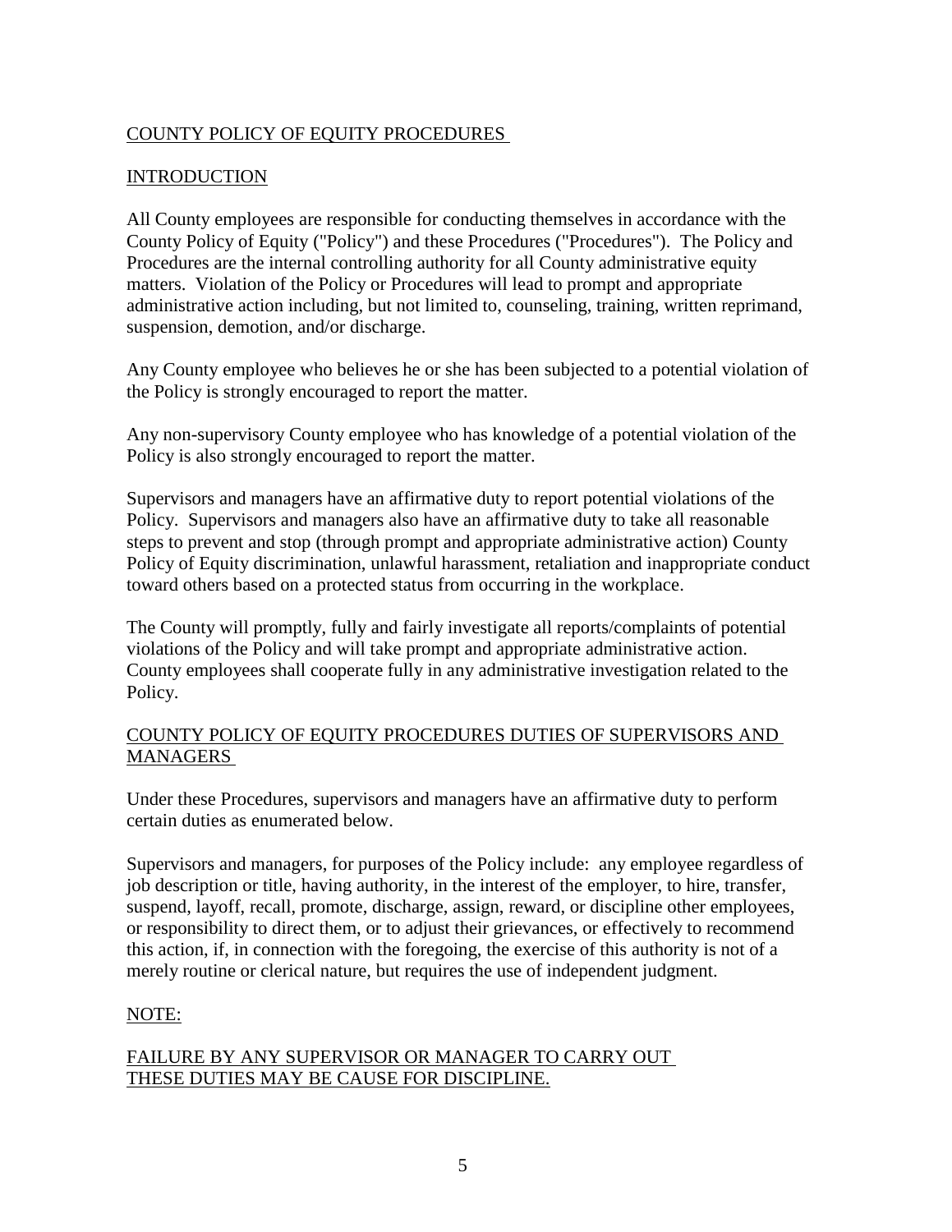## Duty of All Supervisors and Managers to Report

Supervisors and managers have an affirmative duty to report potential violations of the Policy. Supervisors and managers are required to report potential violations of the Policy to the County Intake Specialist Unit as provided below even when a complaining or reporting party requests that no action be taken. The supervisor or manager shall:

Immediately notify the County Intake Specialist Unit of the incident(s) or complaint and any initial steps taken by the supervisor or manager; and Complete a County Policy Of Equity Report form ("County POE Report Form") and file the original with the County Intake Specialist Unit with copies to:

- (a) the reporting party's Department Head, unless the complaint is against the Department Head, in which case it shall be sent to the Executive Director of the County's Equity Oversight Panel; and
- (b) the Executive Director of the County's Equity Oversight Panel.

## Additional Duties of All Supervisors and Managers

Supervisors and managers are also responsible for:

- Being aware of, abiding by and understanding the Policy and Procedures, as well as any modifications that may be made to them;
- Actively monitoring the work environment to ensure that County Policy of Equity discrimination, unlawful harassment, retaliation and/or inappropriate conduct toward others based on a protected status are not occurring;
- Informing County employees under their supervision of the types of behavior prohibited, and the County's procedures for reporting and resolving complaints arising under the Policy;
- Stopping conduct that potentially violates the Policy and taking immediate and **appropriate administrative action** whether or not the involved County employees are within their line of supervision; and
- If a situation requires separation of the involved parties, particular care must be taken to avoid actions that appear to punish the complaining party. (Note: Supervisors are not required to place themselves in physical harms way to separate the parties.)

Supervisors and managers have the foregoing duties whether or not a complaint has been made.

## Additional Duties of Department Heads

In addition to the duties described above, Department Heads have the following duties: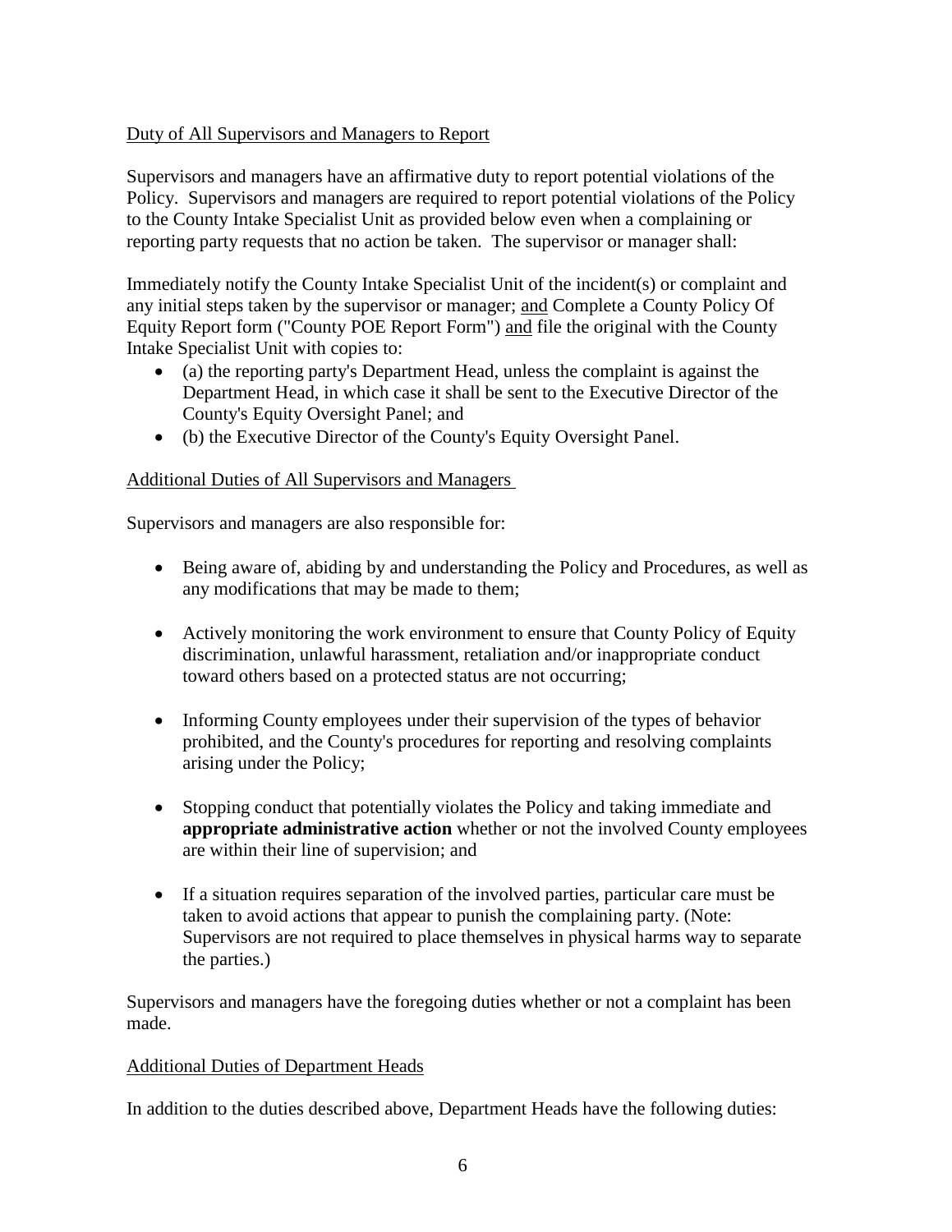- Ensuring that the County's POE is disseminated to every employee in the Department; and
- Ensuring that blank County POE Report Forms are maintained in a prominent and accessible place in every Department Unit. It is the further duty of the Department Head to ensure that the location, availability, and purpose of these forms are made known to each Department member.

# COUNTY POLICY OF EQUITY - PROCEDURES - INFORMATION ABOUT THE POLICY AND PROCEDURES

# QUESTIONS ABOUT THIS POLICY

#### County Intake Specialist Unit

The County Intake Specialist Unit functions as a specialized resource for all County employees concerning the County Policy of Equity and these Procedures. The County Intake Specialist Unit shall respond to inquiries, including anonymous inquiries, about the Policy and Procedures and provide information to County employees about, among other things, their rights and responsibilities and complaint and investigation procedures concerning administrative equity matters.

If a caller provides enough information to indicate a potential violation of the Policy, the County Intake Specialist Unit shall complete the County Policy of Equity Report Form and inform the caller of this fact.

## COUNTY POLICY OF EQUITY - PROCEDURES - ADMINISTRATIVE EQUITY COMPLAINT PROCESS

## Reporting Complaints

Any County employee who believes he or she has been subjected to conduct that potentially violates the Policy is encouraged to report the matter to:

- Their Department supervisor or manager (whether or not in the County employee's chain-of-command); or
- The County Intake Specialist Unit by phone at: **1-855-999-CEOP (2367)**, or website: **[https://CEOP.bos.lacounty.gov](https://ceop.bos.lacounty.gov/)** or is located at: **Kenneth Hahn Hall of Administration, 500 West Temple Street, Room # B-26, Los Angeles, CA 90012**

Non-supervisory County employees are also encouraged to report potential violations of the Policy directed toward another to a supervisor, manager, or to the County Intake Specialist Unit, the number for which has been provided above.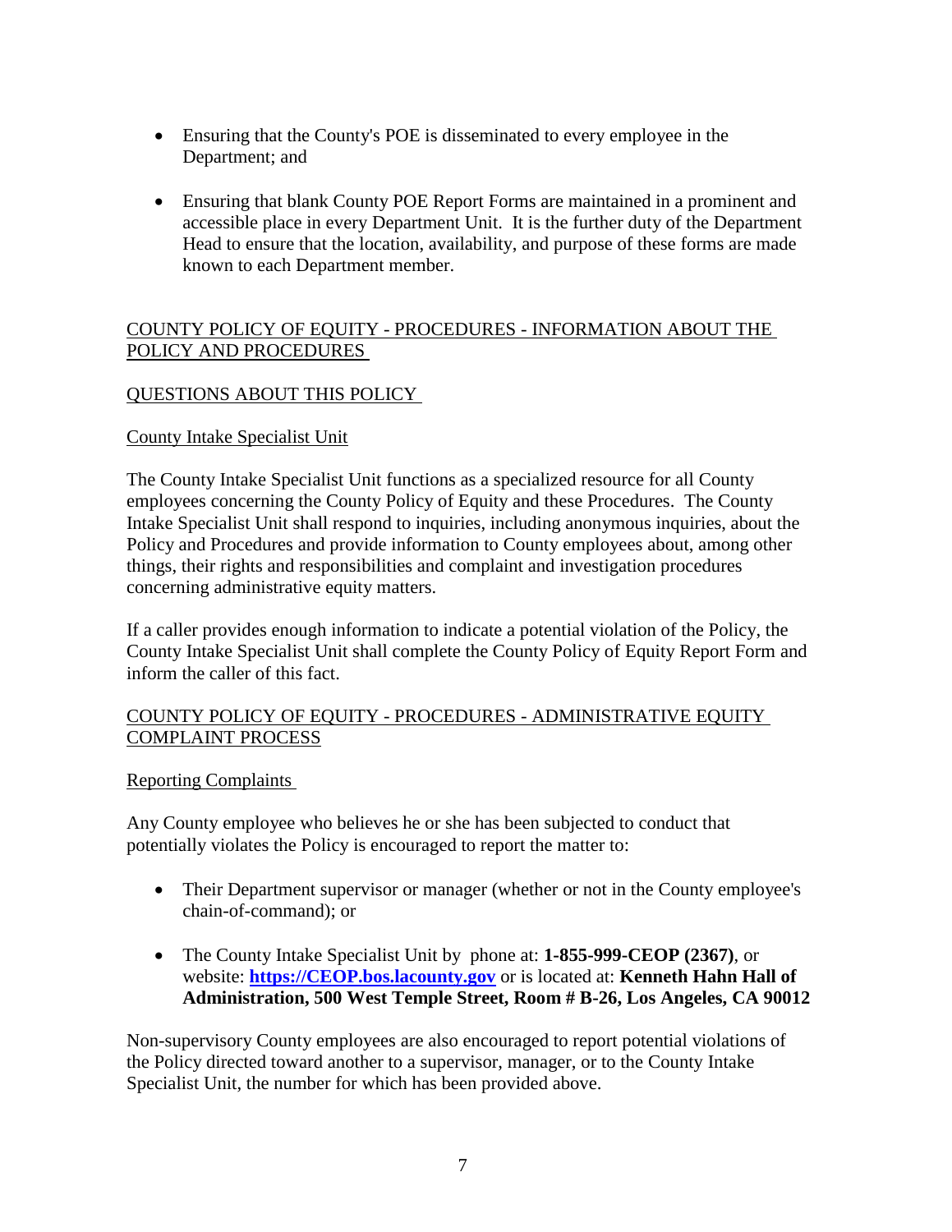Supervisors and managers have an affirmative duty to report potential violations of the Policy in accordance with the procedures detailed above.

#### The County Intake Specialist Unit

The County Intake Specialist Unit, is an initial point of contact for County employees who wish to report a potential violation of the Policy. County employees are not required to identify themselves when contacting the County Intake Specialist Unit.

The County Intake Specialist Unit shall be responsible for conducting an initial investigation of the report/complaint to determine the appropriate course of action based on the designations below:

- "A" designation indicates that, based on the initial intake investigation, it is determined that there has been/is a potential violation of the County Policy of Equity, which rises to a level requiring a further investigation by the County Equity Investigations Unit (CEIU);
- "B" designation indicates that, based upon the initial intake investigation, the County Intake Specialist Unit (CISU) has determined that although the situation may involve, or appear to involve, an equity issue, the situation does not rise to the level of a potential violation of the County Policy of Equity;
- "C" designation indicates that, based upon the initial intake investigation, the CISU has determined that there is no equity issue involved;
- "E" designation indicates that the initial intake investigation reveals that a discrimination, harassment, and/or retaliation complaint was received by County from an external agency, such as the California Department of Fair Employment and Housing (DFEH), and/or from the Federal Equal Employment Opportunity Commission (EEOC); and
- "N" designation indicates a non-County involved incident.

The County Intake Specialist Unit shall contact the complainant during the course of the investigation to ensure that no retaliation is occurring. The County Intake Specialist Unit shall make prompt notification to the appropriate parties if an issue of retaliation is raised.

#### Supervisors and Managers

County employees also may report potential violations of the Policy and/or Procedures to their Department supervisor or manager as defined above.

#### Investigating Complaints: The County Equity Investigations Unit

The County Equity Investigations Unit is responsible for promptly, fully and fairly investigating reports/complaints of conduct that potentially violate the Policy or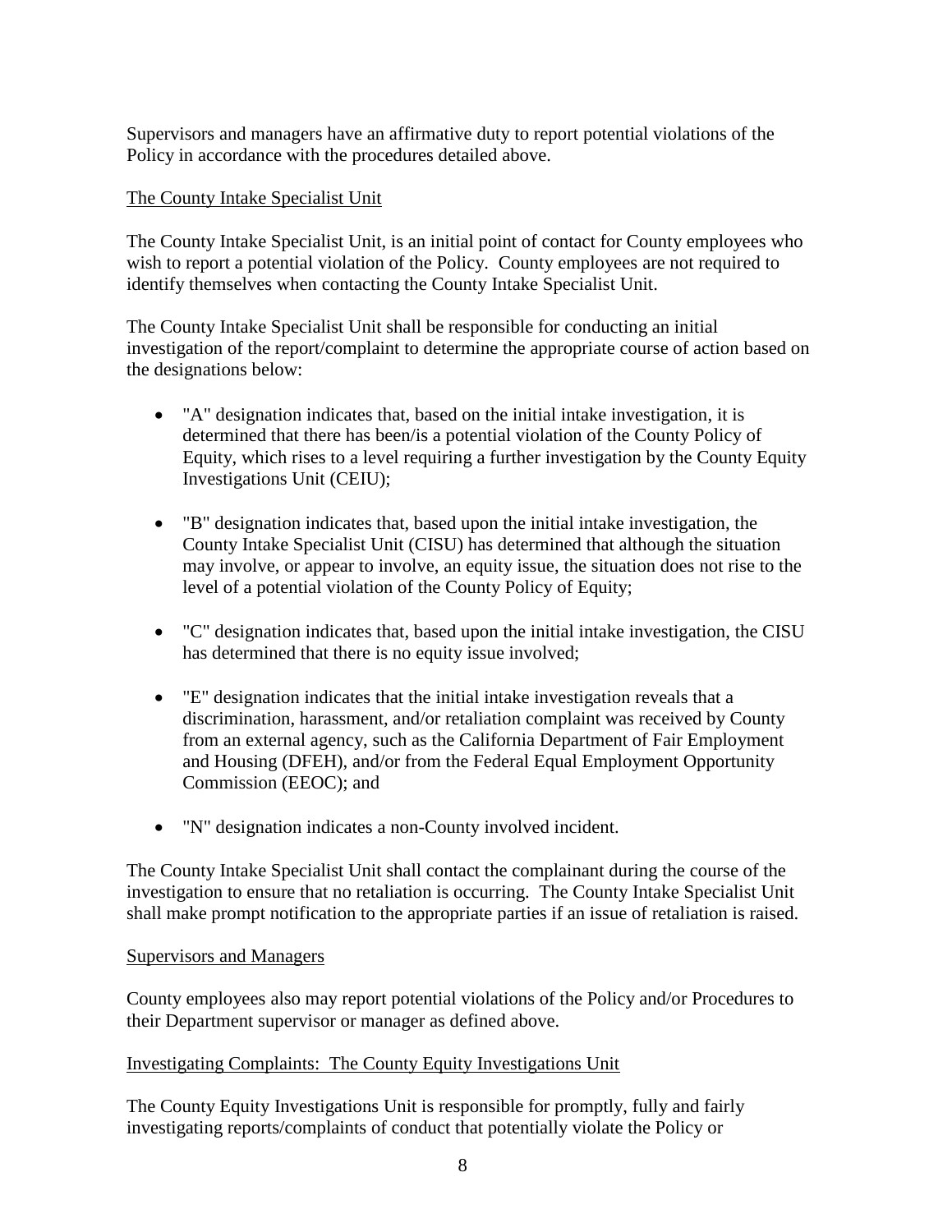Procedures. County Equity Investigations Unit ("CEIU") investigations shall be prompt, thorough, objective, and complete. CEIU investigations shall be as confidential as reasonably possible consistent with the County's obligation to conduct a full and fair investigation. Upon conclusion of the investigation, the CEIU investigators shall present their findings to the County Equity Oversight Panel for review.

#### Review of County Equity Investigations Unit Investigations

• The County Equity Oversight Panel

The County Equity Oversight Panel is an independent oversight body which, in accordance with the procedures described in this section, shall have authority and be responsible for reviewing County Equity Investigations Unit investigations and making recommendations to County Department Heads concerning the disposition and discipline recommended. The County Equity Oversight Panel shall meet as needed to discuss and review each County Equity Investigations Unit investigation.

The Review Process

The review process shall consist of the following steps:

The County Equity Oversight Panel shall receive a thorough briefing from and have the opportunity to question the CEIU investigator(s) who handled the investigation. The involved subject's Department Head or supervising chain of command shall attend the briefing. After the briefing presented by the CEIU investigator, the County Equity Oversight Panel shall recommend appropriate dispositions and discipline, if discipline is warranted.

- The County Equity Oversight Panel shall meet to read, review and discuss each CEIU investigation;
- In all cases, the County Equity Oversight Panel may direct the County Equity Investigations Unit to conduct further investigation. If further investigation is directed, another briefing shall be held in accordance with this section after the investigation; and
- The Executive Director of the County's Equity Oversight Panel shall communicate the Panel's recommendations to the involved Department Head. When required the involved Department shall issue all required administrative action letters to the subject or, where appropriate, inform the subject that the complaint was founded, unfounded or unresolved. At the same time, the involved Department shall issue a letter to the complainant indicating the status of administrative action.